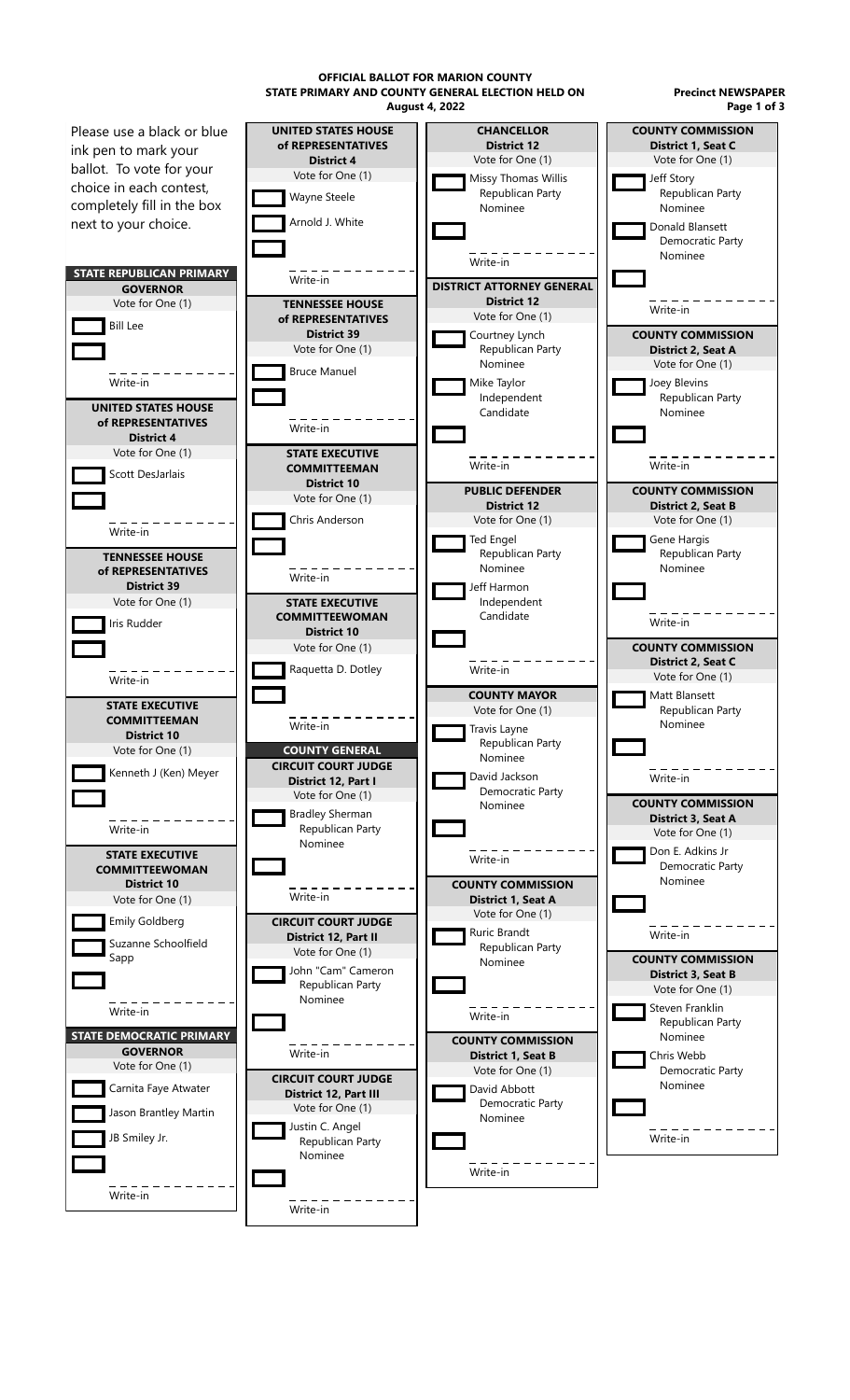**August 4, 2022 OFFICIAL BALLOT FOR MARION COUNTY STATE PRIMARY AND COUNTY GENERAL ELECTION HELD ON**



**Precinct NEWSPAPER Page 2 of 3**